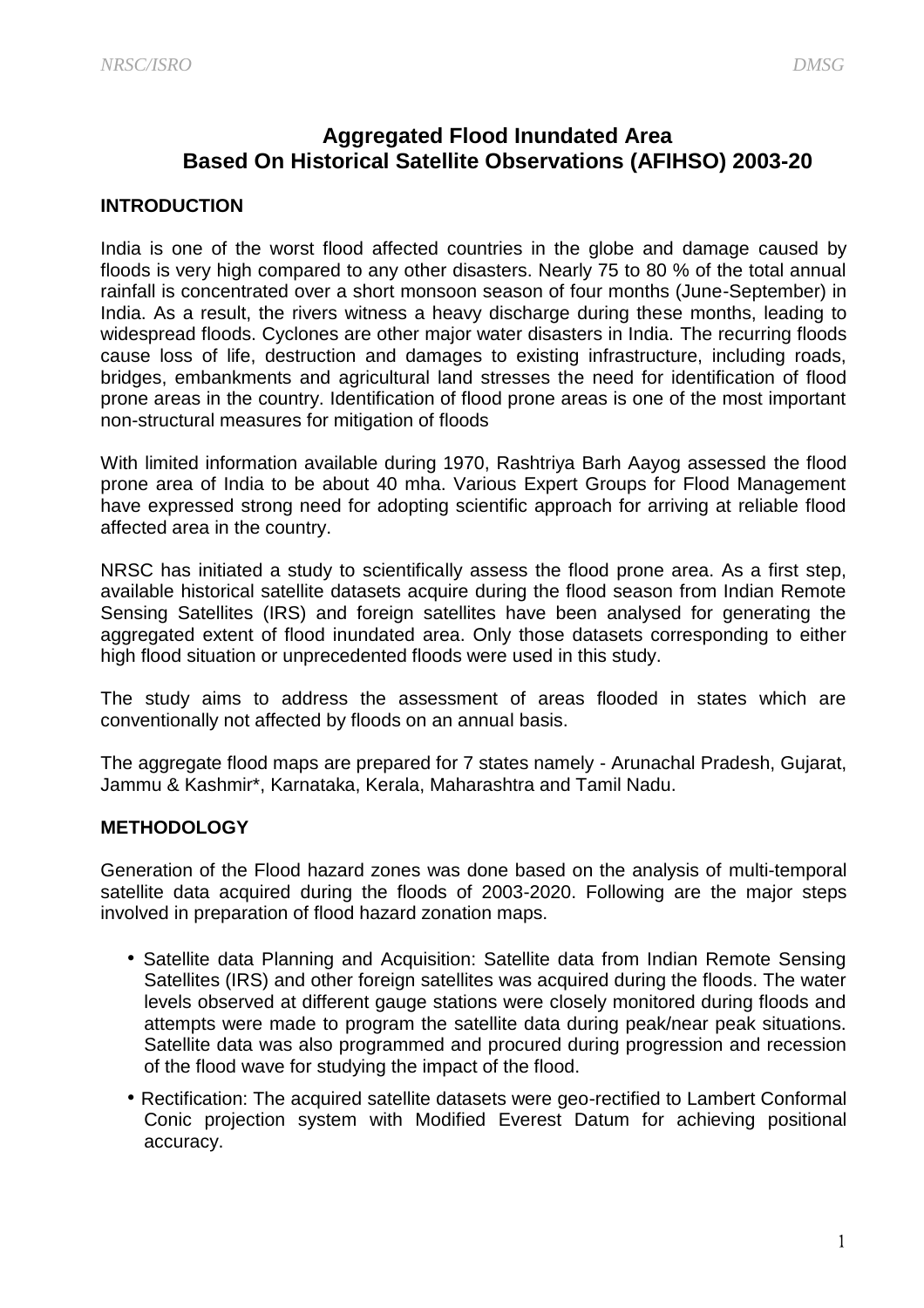- Flood inundation layer: Using image processing classification algorithms water layer was extracted from the satellite data and integrated with the pre-flood river and water bodies layer to derive flood inundation layer. Fig 1 shows the methodology for extraction of flood inundation layer from satellite data.
- Annual Flood Layer: The flood inundation layers generated for different flood waves in a calendar year were integrated to generate the maximum flood inundation extent observed in that year.
- Aggregated Flood Inundated Extent Layer: The flood inundation layers corresponding to various years (2003-2020) were integrated to generate aggregated extent of flood inundated area.



Fig1: Methodology for creation of aggregate flood Inundation layer

## **DATASETS**

Multi-mission, Multi-sensor and Multi-temporal satellite datasets comprising of IRS Resourcesat 1, IRS Resourcesat 2, IRS Resourcesat 2A, IRS RISAT, Radarsat 1-2, Sentinel 1-2 and MODIS spanning a 18-year period acquired during 2003-2020 are used to map floods .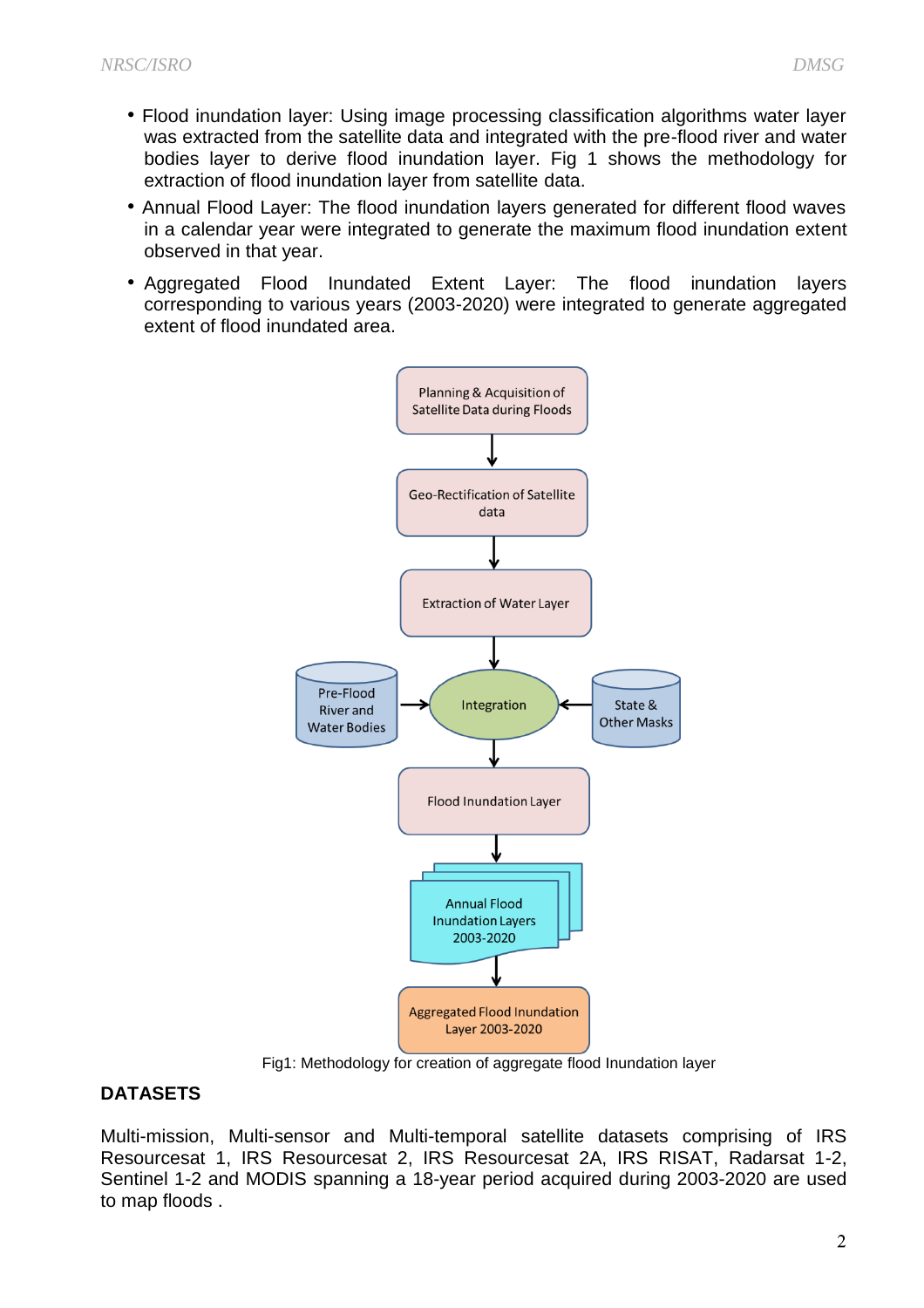# **SUGGESTED USE**

The Aggregated Flood Inundated Extent Layer should be used at broad level for the following purposes:

- Regulate land use in the flood plain areas.
- Sustainable Development.
- Preparation of District Disaster Management plan.

### **DISCLAIMER**

- The satellite datasets acquired during the calendar years of 2003-2020 are available with DSC, NRSC.
- Most of the flood inundation layers were derived from microwave data. Since optical data was found to be cloudy during flood season. However, partially cloud-free datasets were considered for analysis.
- The satellite coverage may not correspond to the peak flooding in all cases
- Observed flood inundation includes flooding due to embankment breaches and also due to rainwater accumulation in low lying areas
- Due to rapidity of flash floods the same may not have been captured by the satellites.

### **USER RESTRICTION**

- I. Database could be used up to 1:250,000 scale.
- II. User of this data/information will consult NRSC to commercially exploit/ use the intellectual property generated in the Projects.

### **CONTRIBUTORS**

| S.NO | <b>NRSC-PROJECT</b><br><b>MANAGEMENT</b> | <b>PERSONNEL</b>                                                                                                  |
|------|------------------------------------------|-------------------------------------------------------------------------------------------------------------------|
|      | <b>DSC-Project Team</b>                  | K.H.V. Durga Rao, SVSP Sharma, Asiya Begum,<br>Abhinav Shukla, Aakash Mohan, Aravind RS & Shaikh<br>Rafik Ramjan. |

#### **CONTACT INFORMATION**

Group Head, Disaster Management Support Group National Remote Sensing Centre, ISRO, Department of Space, Balanagar, Hyderabad-500 037 Telephone: +91 40 2388 4541 *[Email: flood@nrsc.gov.in](mailto:ddapp@nrsc.gov.in)*